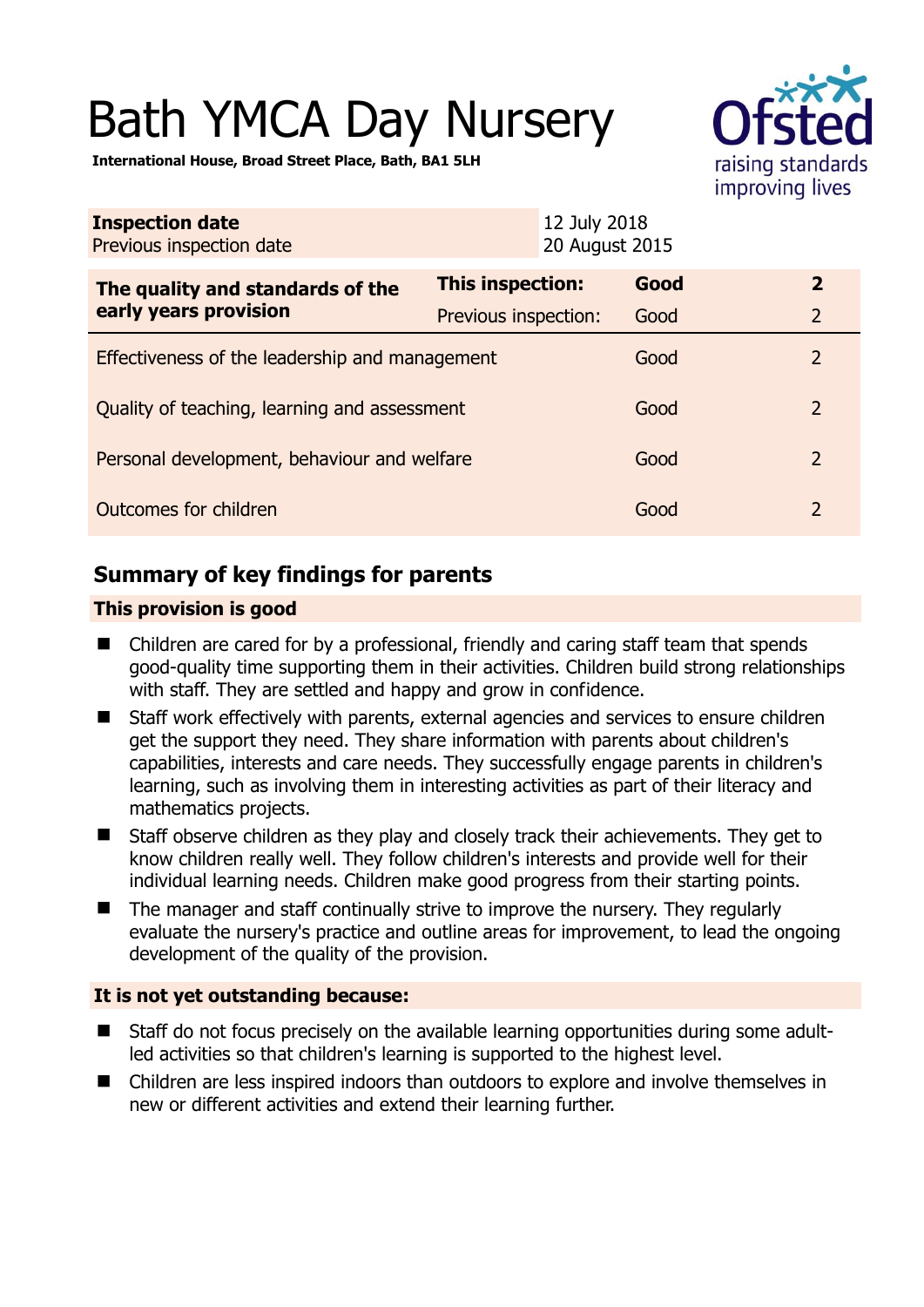# **What the setting needs to do to improve further**

#### **To further improve the quality of the early years provision the provider should:**

- review and strengthen the planning and organisation of adult-led activities to focus more precisely on the available learning opportunities
- enhance the planning for indoors to inspire and stimulate children's involvement in new and different activities and extend their learning further.

## **Inspection activities**

- $\blacksquare$  The inspector observed activities in both of the main play rooms, the outside learning environment and conducted a joint observation with the manager.
- The inspector held a meeting with the manager of the provision. She spoke to staff and children throughout the inspection when appropriate.
- The inspector looked at children's assessment and planning documentation, the setting's risk assessment and safety records.
- The inspector checked evidence of suitability and qualifications of staff working within the setting, the provider's evidence of self-evaluation and a range of other documentation.
- $\blacksquare$  The inspector took account of the views of parents spoken to on the day and by reading a number of comments on messages given to the manager.

#### **Inspector**

Rachel Howell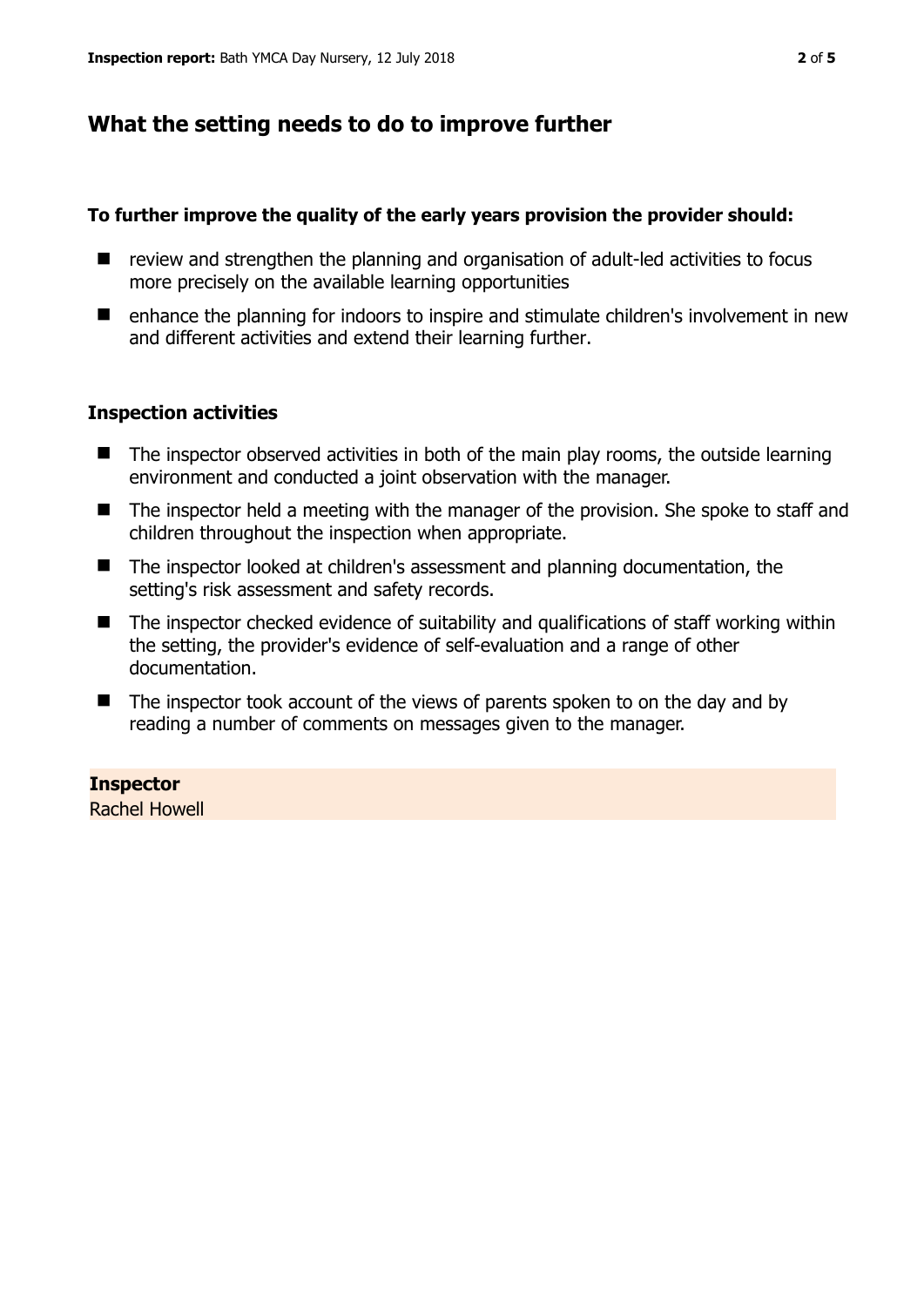# **Inspection findings**

#### **Effectiveness of the leadership and management is good**

The manager closely monitors the educational programmes and the quality of teaching. Her ongoing supervision and appraisal of staff enable individual learning needs to be identified. Training and programmes of support are implemented to help to increase staff knowledge and skills. The manager beneficially links with local providers for professional development opportunities, such as joint literacy and mathematics projects with the local school. Safeguarding is effective. Staff follow comprehensive risk assessment procedures for all areas, effectively identifying and minimising hazards to children. They supervise children well at all times and have a good understanding of safeguarding procedures.

## **Quality of teaching, learning and assessment is good**

Children relish the opportunity to explore imaginatively. They eagerly visit the role-play shop. Staff act as good role models and effectively support children's ideas and learning. For example, they ask probing questions to encourage children to name food as they select it and discuss the cost of things. They help children make receipts for their purchases encouraging their early writing. Staff support children closely as they test out their ideas. For instance, children explore emptying and filling containers with water outside. Staff encourage children to pay attention to details and develop their deeper thinking. Children persevere well as they attach funnels to bottles. They solve problems and transfer their mixture from a leaking jug.

#### **Personal development, behaviour and welfare are good**

Staff are calm and caring. They use distraction, discussion and negotiation effectively to help children to manage their own behaviour and build relationships with each other. This includes children whose needs require particularly perceptive intervention and additional support. Staff closely develop children's independence and sense of responsibility, taking time to build children's confidence. They patiently offer useful tips, encouragement and praise, as children use the tongs to serve themselves food or eagerly mop up spilt water, for instance. Children enjoy regular periods of play in the setting's small but extremely well-resourced courtyard garden. Staff are close by to offer a helping hand as children explore and take on physical challenges. For example, children play with sports equipment, use the tyre swing, climb ramps and ladders and roll tyres.

#### **Outcomes for children are good**

Children's communication, language and social skills develop effectively, including those children who speak English as an additional language. They learn new words, count with increasing confidence and recognise their names. They learn to appreciate the company of others as they enjoy social mealtimes and take turns in conversation. Children listen well and are eager to learn. They persist when they encounter difficulties and show very positive attitudes and dispositions. They gain a really good range of skills in readiness for their move on to school. This includes two-year-olds in receipt of funding and those for whom the setting receives additional funding.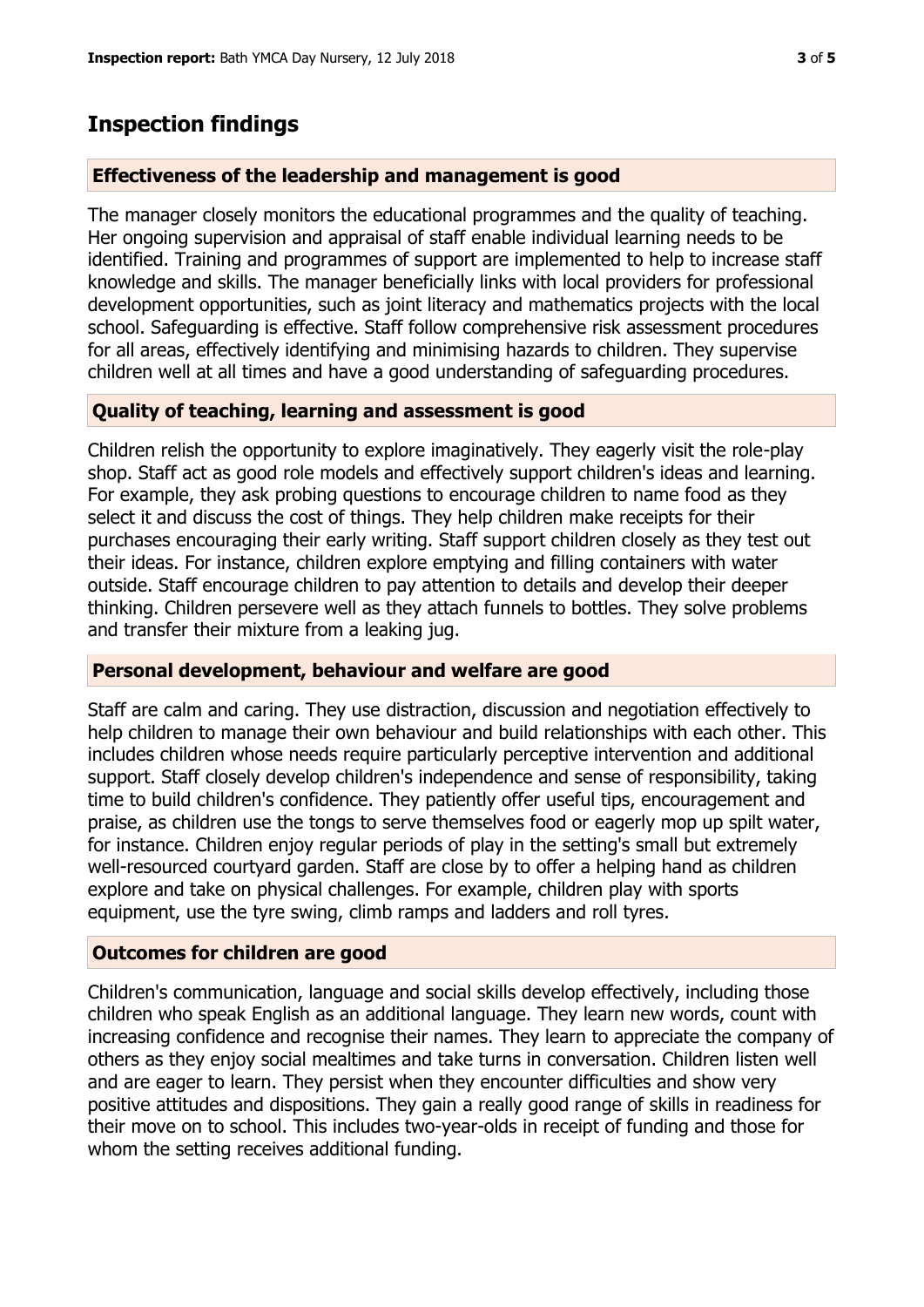# **Setting details**

| Unique reference number                             | 133112                                                                               |  |
|-----------------------------------------------------|--------------------------------------------------------------------------------------|--|
| <b>Local authority</b>                              | Bath & NE Somerset                                                                   |  |
| <b>Inspection number</b>                            | 1126948                                                                              |  |
| <b>Type of provision</b>                            | Full-time provision                                                                  |  |
| Day care type                                       | Childcare - Non-Domestic                                                             |  |
| <b>Registers</b>                                    | Early Years Register, Compulsory Childcare<br>Register, Voluntary Childcare Register |  |
| Age range of children                               | $2 - 4$                                                                              |  |
| <b>Total number of places</b>                       | 26                                                                                   |  |
| Number of children on roll                          | 22                                                                                   |  |
| Name of registered person                           | <b>YMCA Bath Group</b>                                                               |  |
| <b>Registered person unique</b><br>reference number | RP904153                                                                             |  |
| <b>Date of previous inspection</b>                  | 20 August 2015                                                                       |  |
| <b>Telephone number</b>                             | 01225 325911                                                                         |  |

Bath YMCA Day Nursery registered in 1988. The nursery employs five members of childcare staff, all of whom hold appropriate early years qualifications ranging from level 3 to level 6, including one with qualified teacher status. The nursery opens from Monday to Friday all year round. Sessions are from 8.30am until 5.30pm. The nursery provides funded early education for two-, three- and four-year-old children.

This inspection was carried out by Ofsted under sections 49 and 50 of the Childcare Act 2006 on the quality and standards of provision that is registered on the Early Years Register. The registered person must ensure that this provision complies with the statutory framework for children's learning, development and care, known as the early years foundation stage.

Any complaints about the inspection or the report should be made following the procedures set out in the guidance 'Complaints procedure: raising concerns and making complaints about Ofsted', which is available from Ofsted's website: www.gov.uk/government/organisations/ofsted. If you would like Ofsted to send you a copy of the guidance, please telephone 0300 123 4234, or email enquiries@ofsted.gov.uk.